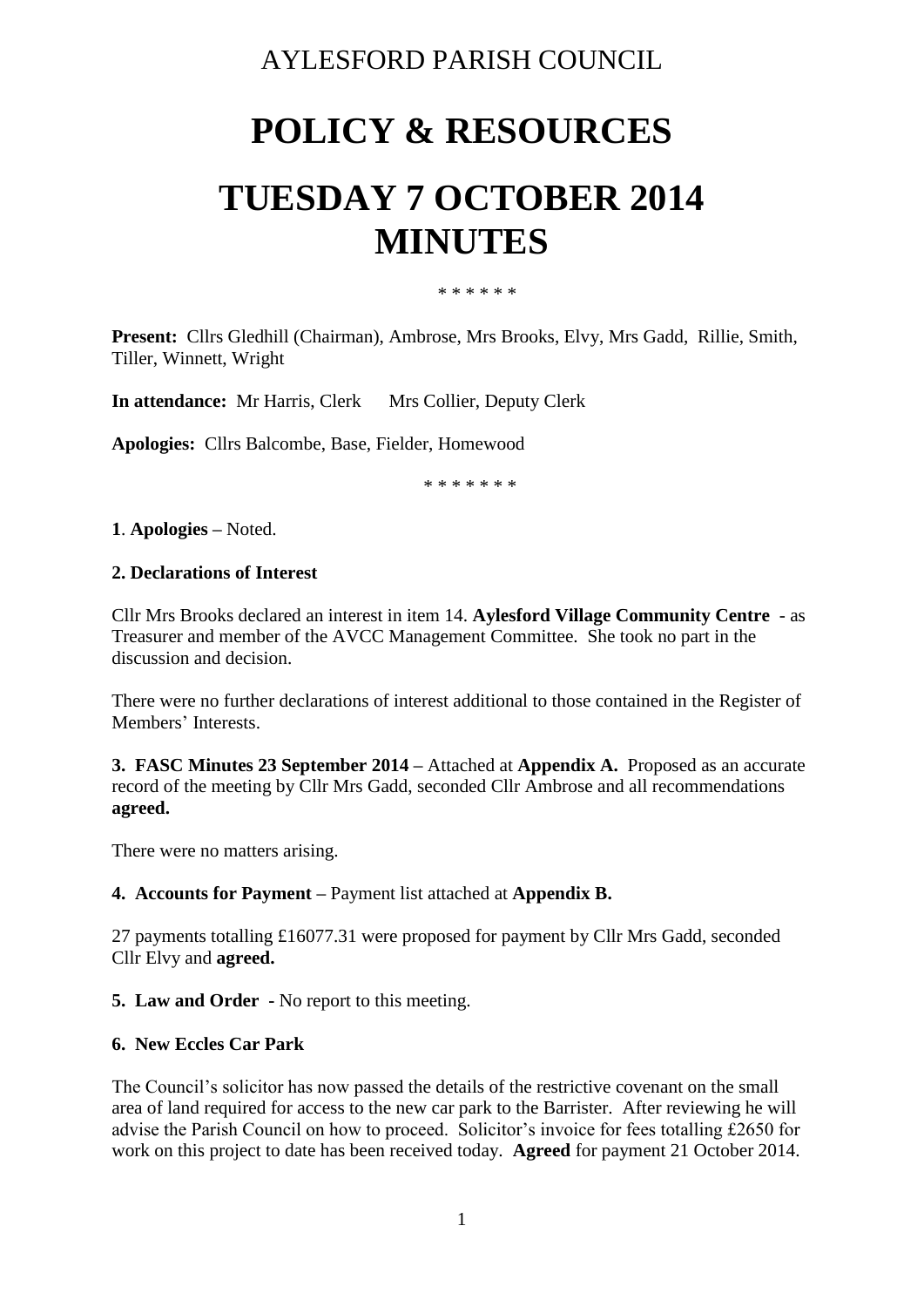# **7. Council Policy on Recreation Ground Use**

The Hollow recreation ground sign received and awaiting installation.

Working on signs for Tunbury, Forstal Road, Eccles and Ferryfield

# **8. Rugby Club/Netball League**

Club have requested use of Ferryfield for extra pitches and car parking for Festival on 26 October. They are also looking for additional parking facilities with local businesses and will marshal parking to try and ensure the least nuisance to local residents. **Agreed. Clerk**

# **9**. **Flood Defences -** No report to this meeting.

# **10**. **Parish Council Website**

Bctech are currently working on converting agreed design into a working website. Meanwhile they are updating site with minutes etc as requested by the office.

# **11. Staffing**

Staffing committee meeting to consider 2015/16 salaries – 28 October 6.45pm prior to FASC

# **12. Council Vacancies**

Councillor Ms Gilly Hurley (Eccles Ward) has failed to attend a meeting of the Council in the last 6 months and in accordance with the Local Government Act 1972 is no longer a member of the Council. This vacancy will now be reported to the Tonbridge and Malling Borough Council. Noted. **Clerk**

Vacancies now exist as follows:

1 Walderslade; 3 Aylesford South; 2 Eccles.

### **13. Apologies for Absence**

Following the position whereby due to a failure to attend a meeting for 6 months Councillor Hurley is no longer a member of the Council, it is an appropriate time to review how the Council records its apologies for absence.

The Kent Association of Local Councils recommends, that to avoid the position whereby you could lose a member as highlighted above, that when recording apologies for absence you record the reason for absence and whether the Council has accepted it. If this system is adopted it is significantly less likely that losing a member through the 6 month absence rule will occur.

It is **recommended** that in future apologies for absence are recorded as highlighted above.  **Agreed Clerk**

### **14. AVCC Lease**

Final Lease drafted with all agreed references to ownership of the car park and a site map including both the main car park and the overflow car park at the rear of the building. It was